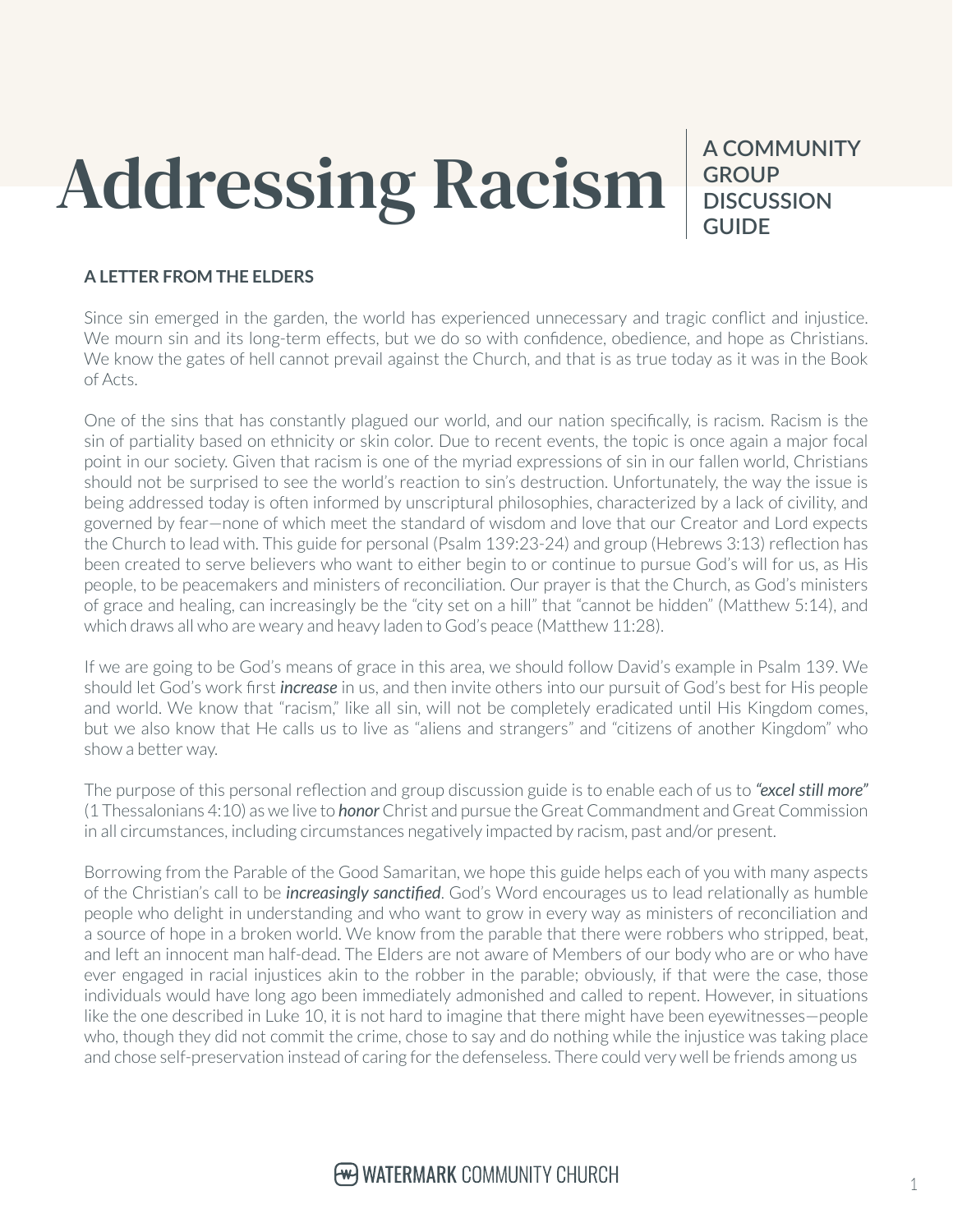who have witnessed an expression of prejudice or racism and found themselves guilty of the sin of silence. We pray this guide will serve these friends as they consider afresh how they can "open their mouths for the mute, for the rights of the unfortunate…and defend the rights of the afflicted and needy" (Proverbs 31:8-9).

Then there were the priest and the Levite who did not witness the injustice being done, but did see the man hurting and in need. They each chose not to stop and care for the hurting, and the passage is clear that they missed an opportunity to love their neighbor. We hope this guide helps many of our Members discover ways they can proactively run towards the hurting in any area where they are in need—be it as victims of racism, or due to other issues related to their family situation or life circumstances. The church has historically cared for those in need, and we hope we excel still more as Christ's people in being aware of and acting on those opportunities today.

If we imagined how the story might have continued after the end of the parable, we can envision the beaten man healing from his external wounds, leaving the inn, and then beginning life anew. But, he would undoubtedly now live with unseen wounds, fearful of when the next robbery, stripping, and beating will come. God's Word calls us to "weep with those who weep" (Romans 12:15) and to live with one another in an understanding way. We pray this guide will serve you as you seek to be God's agent of healing and understanding who will "weep with those who weep" and find ways to make the world better by loving the hurting and sharing with them the eternal hope that is in Christ alone.

Finally, we rejoice that we have many Members who have been leading and are Good Samaritans. We are grateful for you and pray that you do not grow weary in doing good, and as a result of us all prayerfully working together, we pray more join you in your faithfulness.

We hope this guide helps each of us become more attuned to our surroundings, which leads to change wherever there is opportunity for more good and less bad. As we have in the past with other areas crucial to our witness as God's people (such as the wise use of finances, living together in community, and resolving conflict), we ask each of you to prayerfully prioritize working through this material with your community as you shepherd one another.

As we often say, we are an imperfect people on a perfect mission for a perfect God. We are being sanctified, and we hope this guide helps you and your community group in that sanctification process related to the past and present injustices of our nation and the lasting negative effects that come with them.

Praying each of us do justice, love kindness, and walk humbly with our God.

The Elders of Watermark Community Church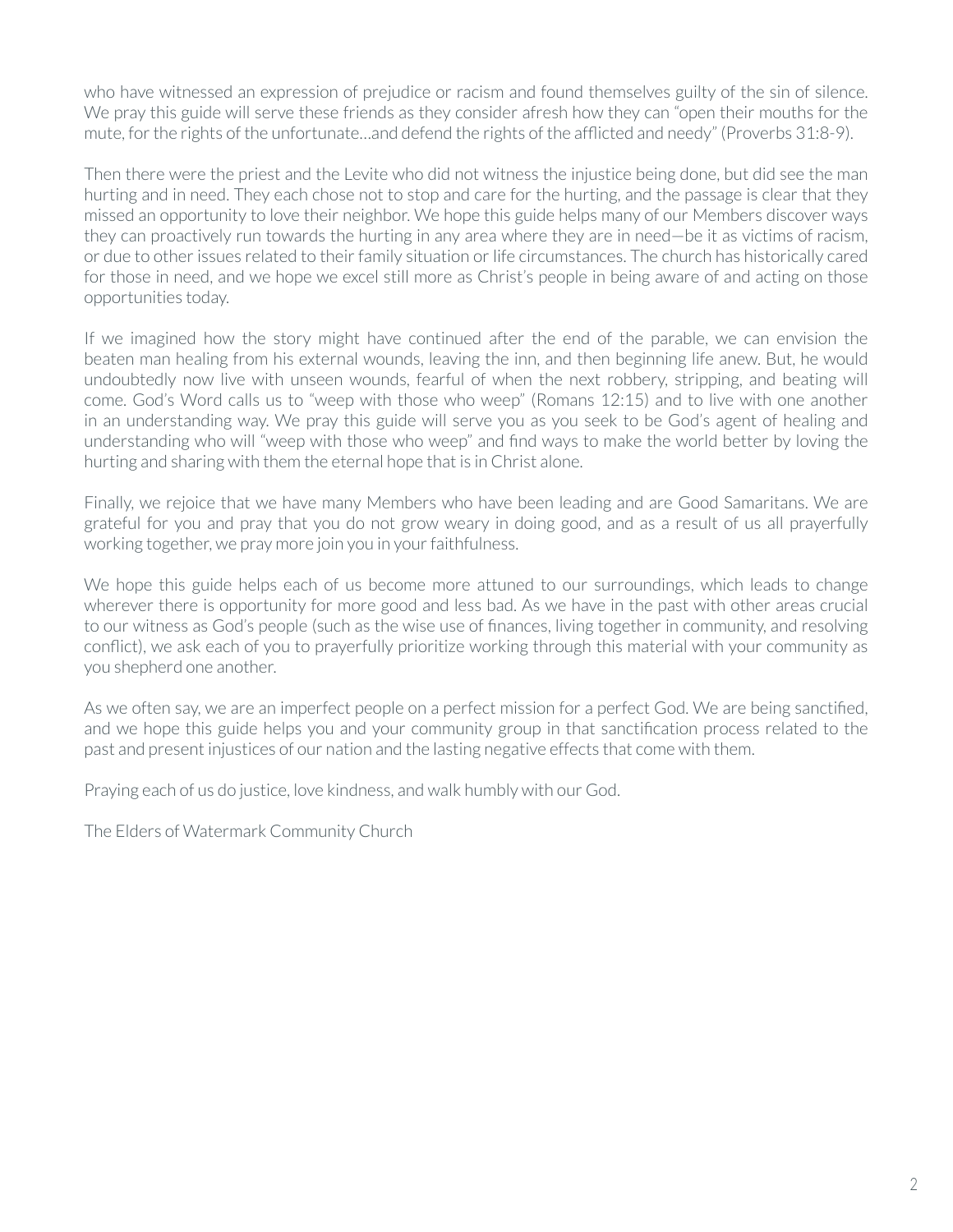## Introduction to the Discussion Guide

**The issue of racism affects everyone differently.** Many of us have keenly felt the impacts of prejudice and unfair systems throughout the course of our lives. For others, events that make it into the news serve as a wake-up call, bringing new awareness to an issue that has long been there.

**Everyone responds differently.** Some of us are exhausted by the number of conversations we have had about race and feel the pain of being ignored or not cared for. Others have avoided the topic altogether, perhaps intimidated and fearful.

**This guide is for all of us.** We pray it specifically allows you to individually reflect on God's Word and what it says about our own heart's response to sin's constant desire to deceive and rule over us and our world.

**This guide is for your community group,** to come together and discuss a biblical view of race, ethnicity, prejudice, and injustice.

**All of us have a responsibility.** Christ has entrusted His kingdom work to the Church (1 Corinthians 4:1). We are ministers of reconciliation (2 Corinthians 5:18); peacemakers in the world (Romans 12:18) who seek the welfare of the cities we live in (Jeremiah 29:7) and raise our voices for the oppressed (Proverbs 31:8-9). As Members of one body (Romans 12:5), unity must be fought for. There is a very real and ever-present enemy that wants nothing more than to facilitate chaos, confusion, paralysis, and division (John 10:10; Ephesians 6:12).

**We must listen to each other, we must talk about the problem, and we must act.** God's Word calls us to humbly listen; encourages us to share our hearts, our pain, and our concerns; commands us to confess our part, where appropriate; and ultimately informs our actions.

#### **HOW TO USE THIS GUIDE**

Spend time working through the Individual Reflection section. Take your time; read the verses; and thoughtfully answer the questions.

After everyone in your community group has completed the first part individually, use the next section to facilitate discussion and pray together.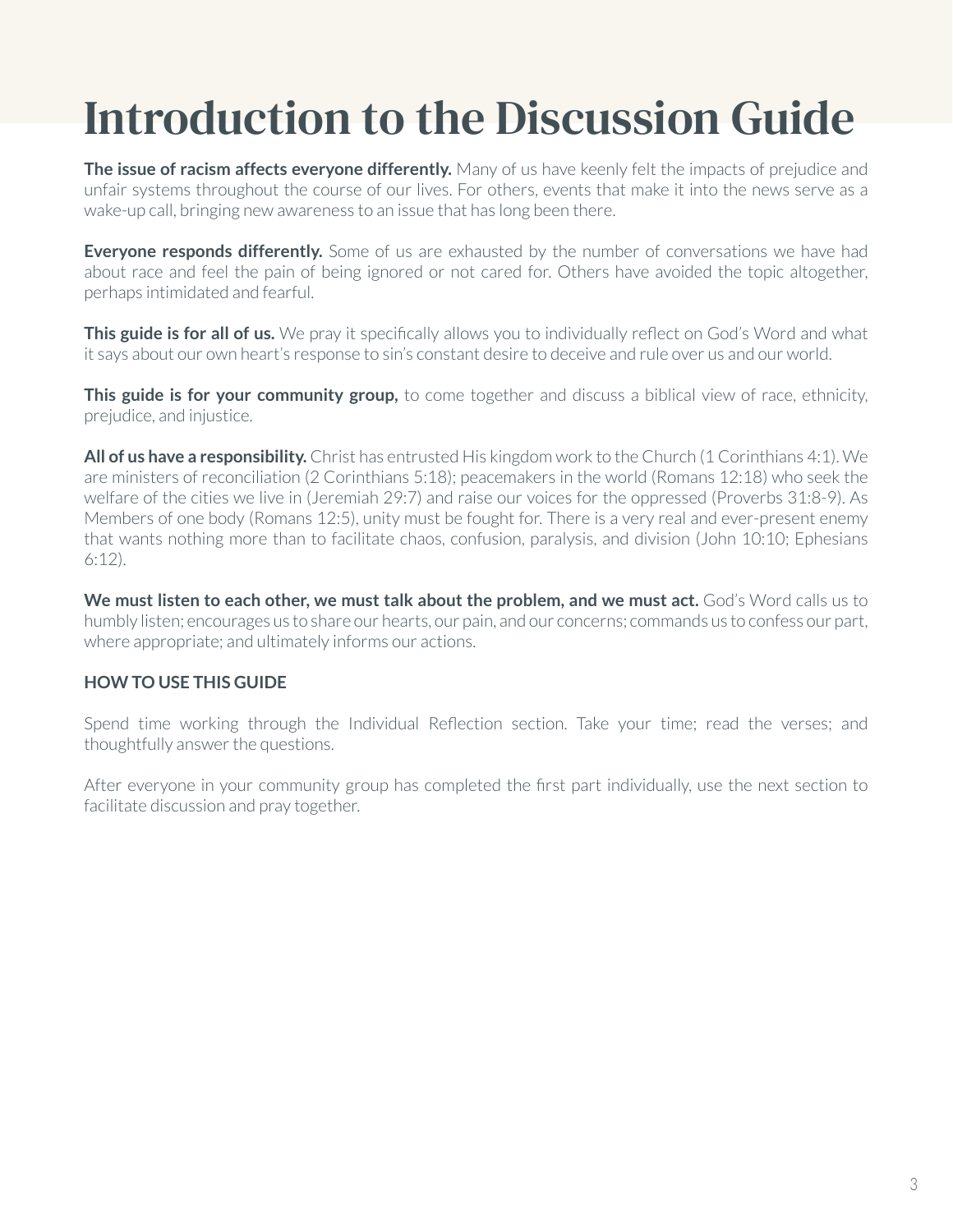# Individual Reflection

#### **WHERE AM I?**

*"The purpose in a man's heart is like deep water, but a man of understanding will draw it out." (Proverbs 20:5)*

Based on our own experiences, levels of understanding, and the conditions of our hearts, we've each had different responses to recent events. Before any of us can understand each other, we need to understand ourselves. Read the below examples and, as you do, note which of these reactions resonate with you.

- Have you been traumatized by racism you've personally experienced in your own life?
- Are you intimidated by this conversation, either uneducated or unprepared to engage with others about it?
- Do you feel anxious about speaking up, fearful that you're going to say the wrong thing and be labeled a racist?
- Do you feel disconnected, like racial injustices you hear about on the news are almost hypothetical because of the degree to which they are seemingly absent from your day-today experiences?
- Are you overwhelmed by the endless flow of information and opinions on news and social media outlets, unsure what to believe or who to listen to?
- Do you feel frustrated, like this is an overblown issue that gets talked about way too much, and that we should just move on already?
- Do you feel exhausted or discouraged, like this is a hamster wheel of history constantly being repeated and readdressed?
- Have you felt unseen, ignored, misunderstood, or invalidated because of your personal experiences or recommended actions?
- Do you desire to take action, but don't know where to start?
- Do you believe the problem of racism is real, but the proposed solutions are unrealistic or inappropriate?
- Do you feel guilty about something you've done (or failed to do) in the past, or ashamed that you have never done anything to understand and address the issue of racism?

Be encouraged, church! You are not alone in your feelings and experiences (1 Corinthians 12:26; Hebrews 12:3). It is understandable that we start at different places, but it is necessary that we strive together toward Christlikeness (Colossians 1:28-29).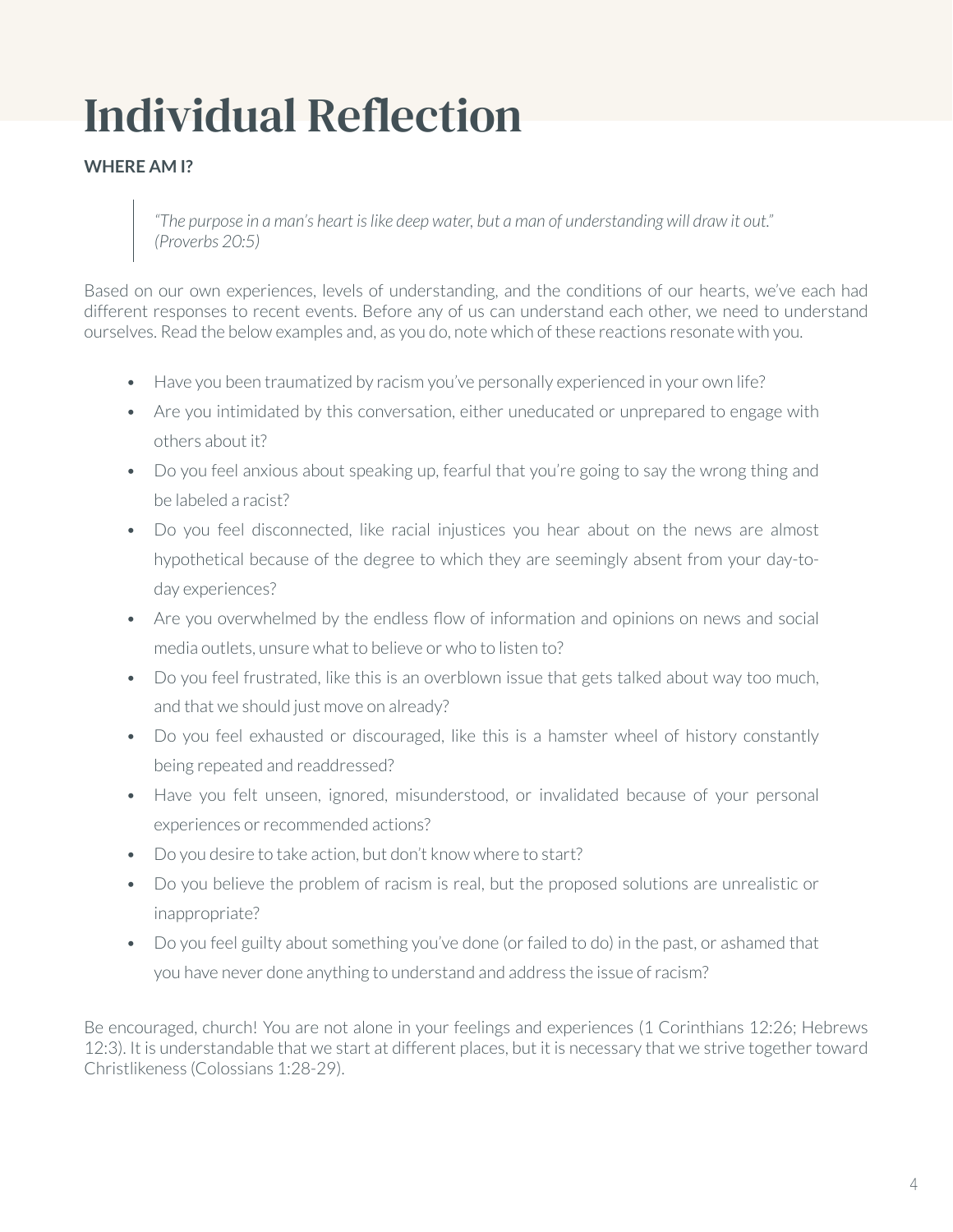#### **Individual Reflection Questions:**

- What has been your response to the tragedies surrounding the killing of some black Americans? Have you mourned with those who mourn? Have you been more eager to understand, to defend, or to suggest solutions?
- How has your reaction changed over time? In what way? How do you feel now?
- What has informed your reactions? (Personal experiences, news, social media, movies, books, conversations, biases, etc.)
- Have recent events brought to light memories of times where you have experienced, witnessed, or participated in racial hurts or bias? What were those experiences? Have you allowed yourself to process through and grieve over such events?
- How have you seen racial prejudice, injustice, or indifference manifest itself in the world at large? Do you have personal experience with it or personal relationships with anyone who has been impacted by these sins?

#### **WHAT IS THE PROBLEM?**

*"But if you show partiality, you are committing sin and are convicted by the law as transgressors." (James 2:9)*

Racism isn't a social or political issue; it's a sin issue with social and political implications. The problem is sin. **Racism, in any form, is a sin.**

Regardless of how society or individual people might define racism, biblically the sin of racism is a rejection of God's good design and a slandering of His workmanship. It is the sin of partiality. All people are created by God in His image (Genesis 1:27). We are all God's image-bearers, and we are all wonderfully made (Psalm 139:14). God makes no distinction between people based on any kind of man-made category (Colossians 3:11; Romans 10:12), and neither should we.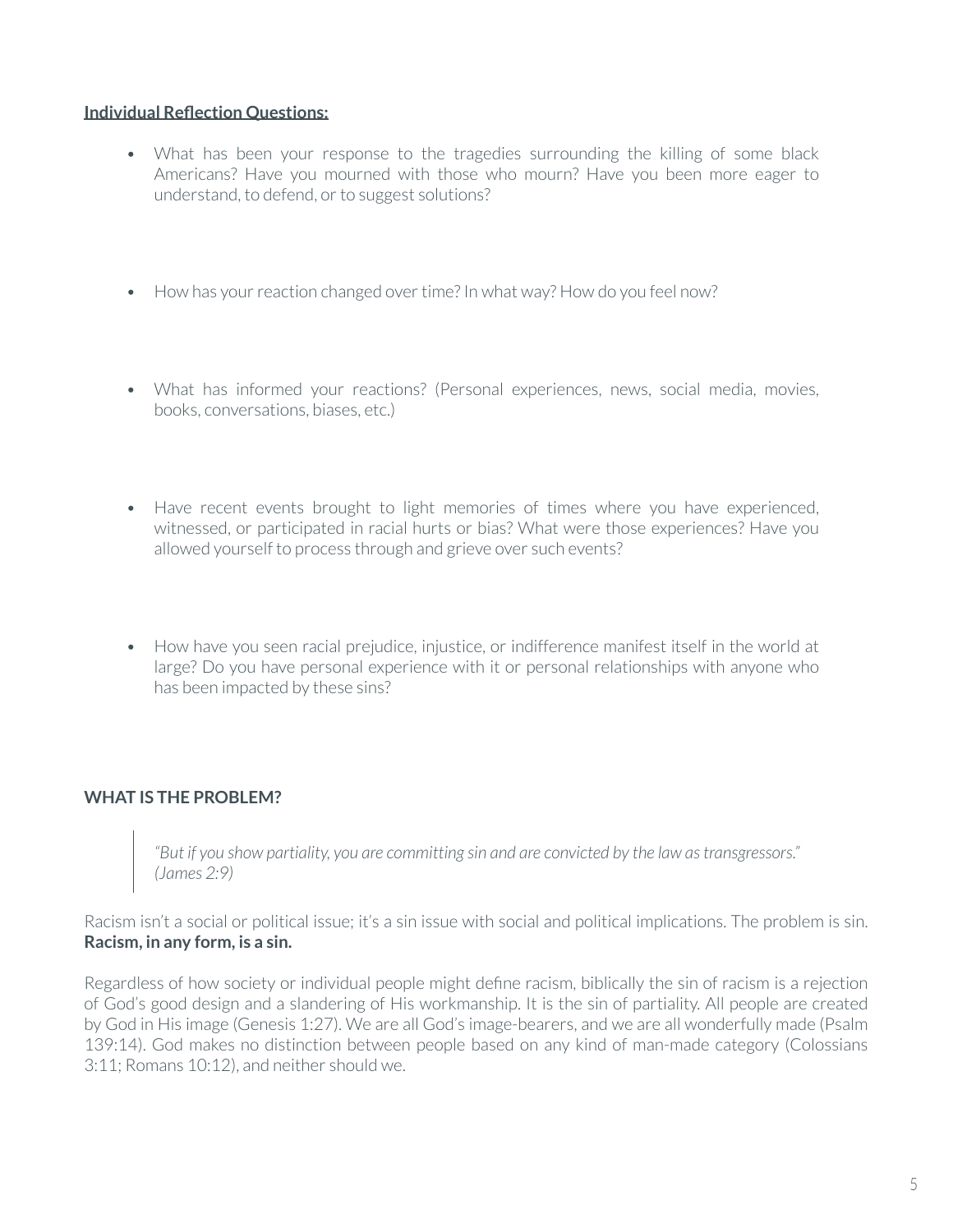The specific examples of racism we hope to acknowledge and address in our world go beyond what many might initially think of as examples of racism.

- Prejudice or favoritism based on any distinction is a sin (James 2:1-4).
- Selective listening that only hears what you want to hear is a sin (2 Timothy 4:3-4).
- Silence in the midst of sin is a sin (Ezekiel 3:18-21; Ephesians 5:11).
- Failing to take action when you know there is something you could do is a sin (James 4:17).
- Apathy toward brothers and sisters who are hurting is a sin (Romans 12:9-13; 1 John 3:16-18).

We miss an opportunity any time we fail to care for each other as a body. Members who have experienced racial prejudice or who are grieving over tragedies (Nehemiah 1:4) should not grieve alone (Romans 12:15). We need to take the time to listen to and understand (Proverbs 18:13), humbly seeking to serve the interests of others (Philippians 2:3-4). We should seek forgiveness where appropriate (James 5:16) and forgive people who have sinned against us (Matthew 18:21-35; Luke 17:3-4).

#### **Individual Reflection Questions:**

- In light of the above verses, what different ways have you seen the sin of racism or its impact manifest itself? Have you seen any of these sins within our church? Within yourself?
- Do you see yourself as an image-bearer of God? Now think of someone with a different background, ethnicity, socio-economic status, intellectual or physical ability, political ideology, etc. Do you see that person as an image-bearer of God?
- Think of the last time you witnessed partiality or mistreatment of any kind. What did you do? Were you silent? Did you mourn with the victim? Did you engage with the one who seemed to initiate the action? Upon reflection, how should you have responded differently, if at all?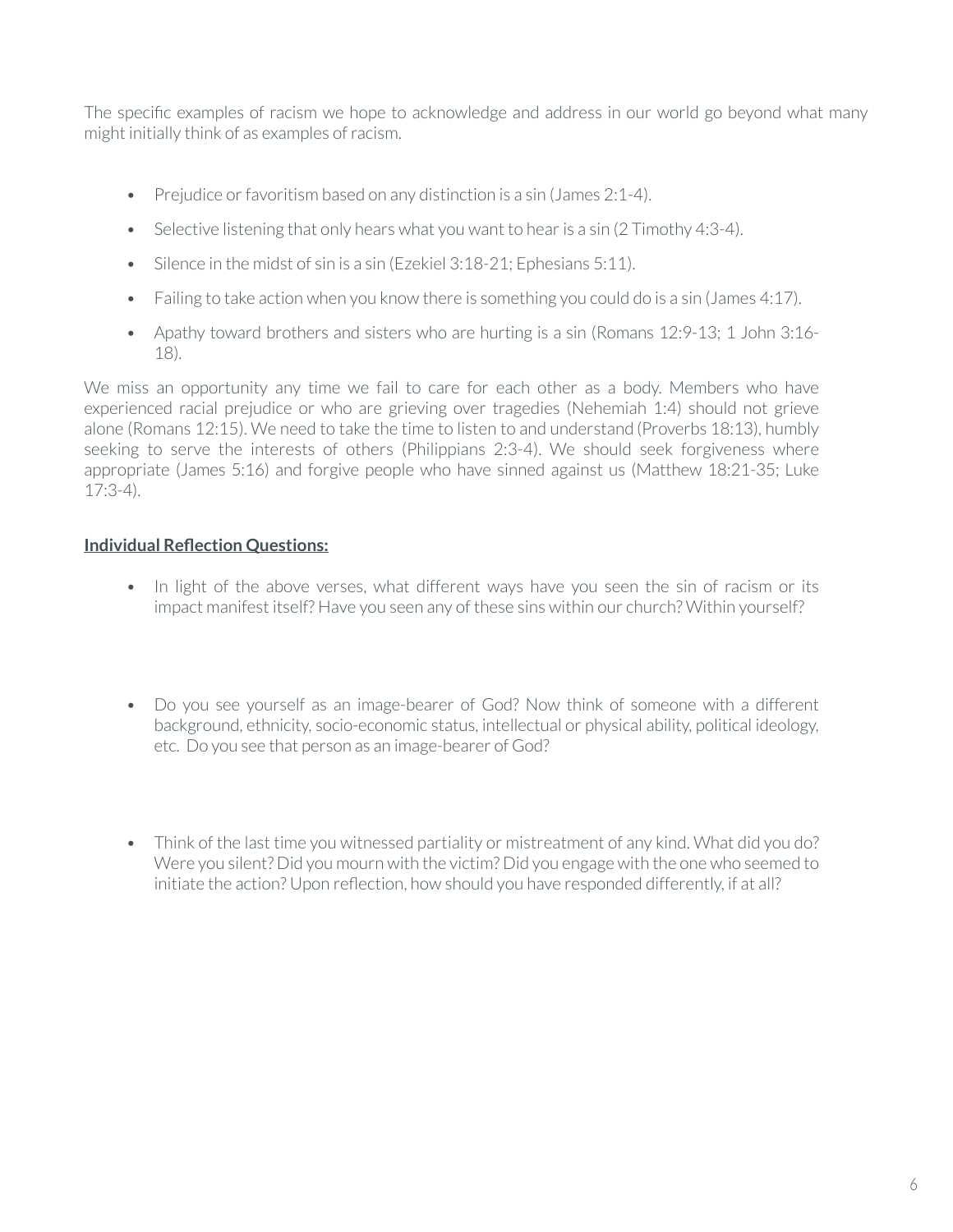#### **WHAT IS MY ROLE?**

*"Who is wise and understanding among you? By his good conduct let him show his works in the meekness of wisdom. But if you have bitter jealousy and selfish ambition in your hearts, do not boast and be false to the truth. This is not the wisdom that comes down from above, but is earthly, unspiritual, demonic. For where jealousy and selfish ambition exist, there will be disorder and every vile practice. But the wisdom from above is first pure, then peaceable, gentle, open to reason, full of mercy and good fruits, impartial and sincere. And a harvest of righteousness is sown in peace by those who make peace." (James 3:3-18)*

God's Word says that "The heart is deceitful above all things, and desperately sick; who can understand it?" (Jeremiah 17:9). We all have a sinful nature that desires division (Galatians 5:16-26). Therefore, we should all prayerfully seek to understand our own hearts and consider how we may be straying from God's heart toward all people.

Sanctification is a process, and we are not yet perfect (Philippians 3:12). We may have "hidden faults" that are difficult to discern (Psalm 19:12). Asking God to identify where we have blind spots or personal failings is a humbling prayer (Psalm 139:23-24), but it is a key first step towards healing. Acknowledge that there is a problem, and ask the Lord to show you if you might have been part of the problem in word, deed, or inaction. This kind of humility is the key to a healthy heart. We should all do the work to "test and examine our ways, and return to the Lord" (Lamentations 3:40). When the Holy Spirit makes us aware of sin, we are to confess and forsake those transgressions (Proverbs 28:13). Forsaking sin should include repentance (Romans 2:4; 2 Chronicles 7:14), making amends (Luke 19:8), and committing to bear good fruit in the days ahead (Matthew 3:8).

#### **Individual Reflection Questions:**

- Read and pray through 1 John 1:7-10 and Psalm 139:23-24. Are there areas of personal sin the Holy Spirit is revealing to you?
- Read Proverbs 18:2. How are you seeking to understand others? Do you too quickly express your opinion?
- If you feel like you cannot share the pain you feel with your community group, why is that? What is holding you back?
- Are there areas where you might show partiality or favoritism, even if unintentionally?
- Have you ever had a conversation with someone about how the sin of racism impacts their life? If so, what did you learn? If not, why have you not?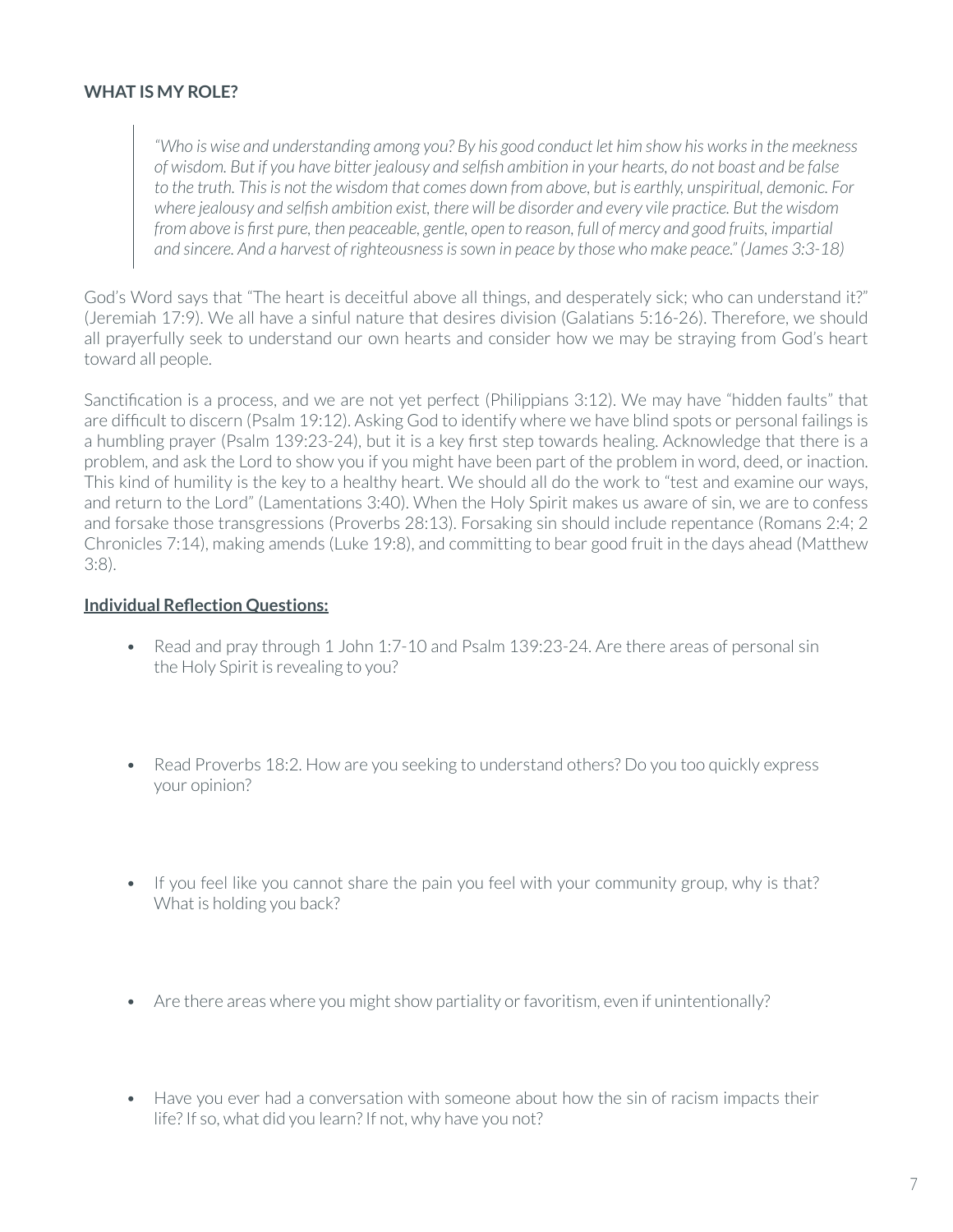- Have you studied aspects of world history and American history that have contributed to the racial divides we currently see in culture today? Can you articulate the perspective of others and why they have come to their conclusions?
- After examining your heart according to Psalm 139:23-24, is there anything you need to confess and repent of today as it relates to partiality, favoritism, or indifference? If not, thank God for His grace and Spirit who is at work making you like Christ.

#### **WHAT IS THE SOLUTION?**

*"But now in Christ Jesus you who once were far off have been brought near by the blood of Christ. For he himself is our peace, who has made us both one and has broken down in his flesh the dividing wall of hostility." (Ephesians 2:13-14)*

Read all of Ephesians 2. Note the progression of the chapter: from being dead in sin, to being saved by grace through faith, resulting in reconciliation and unity.

As with any sin problem, the solution to the sins of racism or indifference is the gospel. While racism and indifference, like all sin, will always be with us until Christ returns, these should be increasingly eradicated from the hearts of those who know Christ. Christ can bring freedom from sin (John 8:34-36; Romans 6:6- 7). And although we don't (and can't) earn salvation through good works, once saved, we still have good works to do (Ephesians 2:8-10). In living out our faith, there is still an action step; we are to "be doers of the word, and not hearers only" (James 1:22). That includes working on our own hearts, internally, and externally working to love and serve each other.

Since every person starts from a different place, your action steps might look different from someone else's. Consider Nehemiah 1. After grieving, confessing, and seeking the Lord over the brokenness in his society, Nehemiah was able to see his practical response. Once we have done the heart work towards repentance, we can start to see more clearly the Lord's direction for our lives. Initial next steps could include continuing education to better understand the problem, varying media consumption to hear other perspectives, or intentionally seeking to build relationships with people who have different backgrounds, cultures, or experiences from you.

Ultimately, every Christ follower has an action step: to love others as He has loved us (1 John 4:19). Love is the defining trait of Jesus' disciples to a watching world (John 13:34-35). We should be the examples to follow when it comes to reconciliation (2 Corinthians 5:18-20) and loving our neighbors (Luke 10:25-37).

Individually, we can be conformed to Christ (Romans 8:29); together, we can love and serve everyone as Christ intended (Colossians 3:12-17).

#### **Individual Reflection Questions:**

• How are you doing at loving and serving the people in your community group in regard to this issue? Can you articulate what they are feeling? Are you asking them for help in pointing out what you might be missing?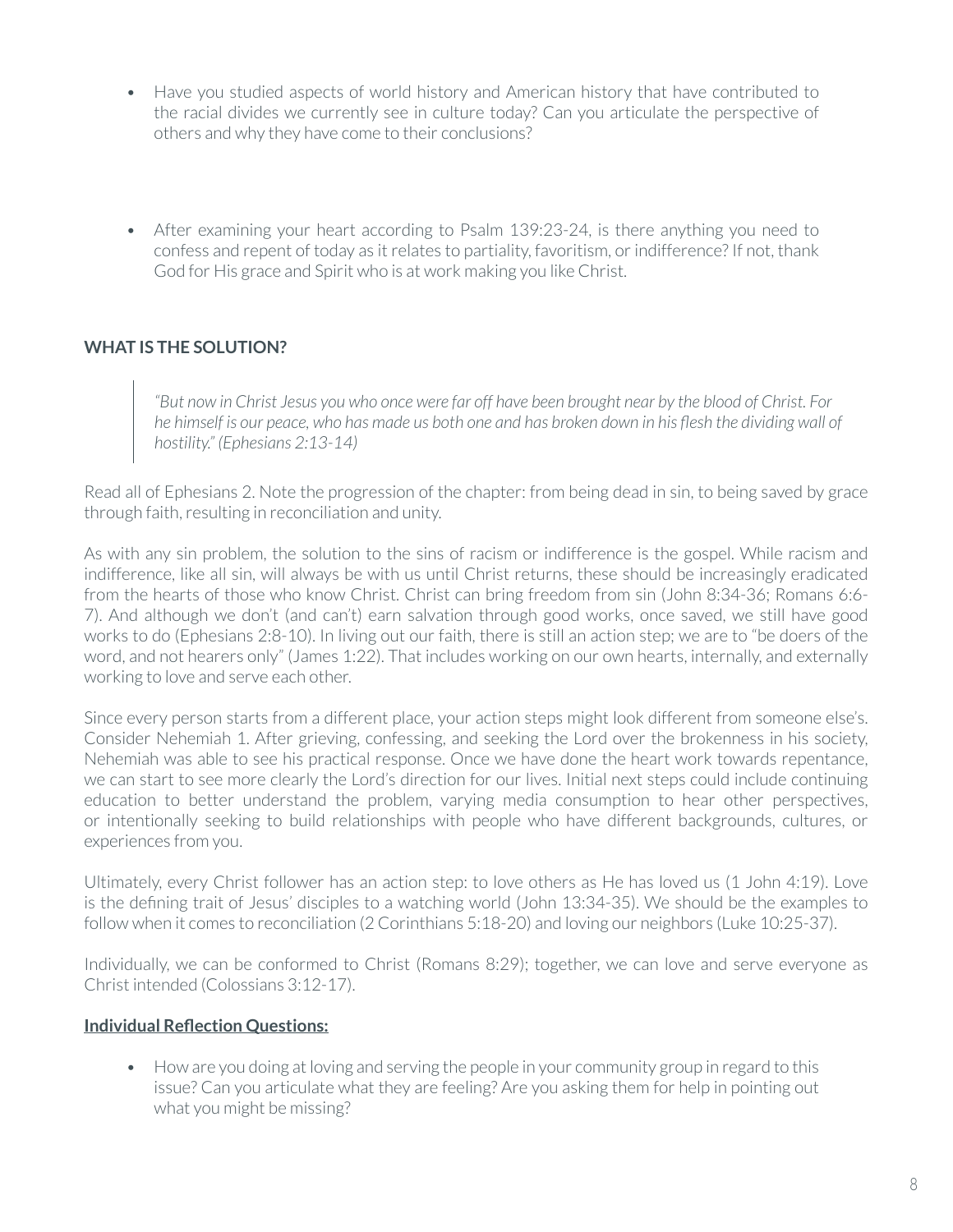- If you have been personally affected by racism and racial injustice, what can you share to help members of your group move toward you?
- Is there anyone you have unresolved conflict with around this topic? Someone you need to forgive or seek forgiveness from? How can you reconcile with that person?
- Do you feel that we as a church are unified in Christ? How have you personally been taking part in unifying the body?
- Are you being intentional to build friendships with people that have different backgrounds or cultures than you?

### Community Group Discussion & Prayer Guide

If you are asking yourself these questions for the first time, we encourage you to lean in with humility and honesty. If you feel this is a daily reality, we encourage you to extend grace, be patient, and fight to maintain the unity of the spirit and bond of peace (Ephesians 4:1-3). This is a starting point, a way to begin a conversation that should be ongoing. Inevitably, incidents of racial injustice will fall out of news and conversation cycles. Our prayer is that our church would be marked by ongoing "love that issues from a pure heart and a good conscience and a sincere faith" (1 Timothy 1:5). If you need to ask someone's forgiveness, go to them first (Matthew 5:23-24), and if someone has sinned against you, begin the conversation by reconciling (Matthew 18:15-16; see also our Conflict Field Guide).

#### **Group Discussion Questions:**

Start by reading Galatians 5:14-6:2 together and pray for God's Spirit to mark your time and conversations together. Then together answer these questions:

• Has your group discussed reconciliation issues between people of different colors and ethnicities? If you haven't talked about this as a group, why do you think that is?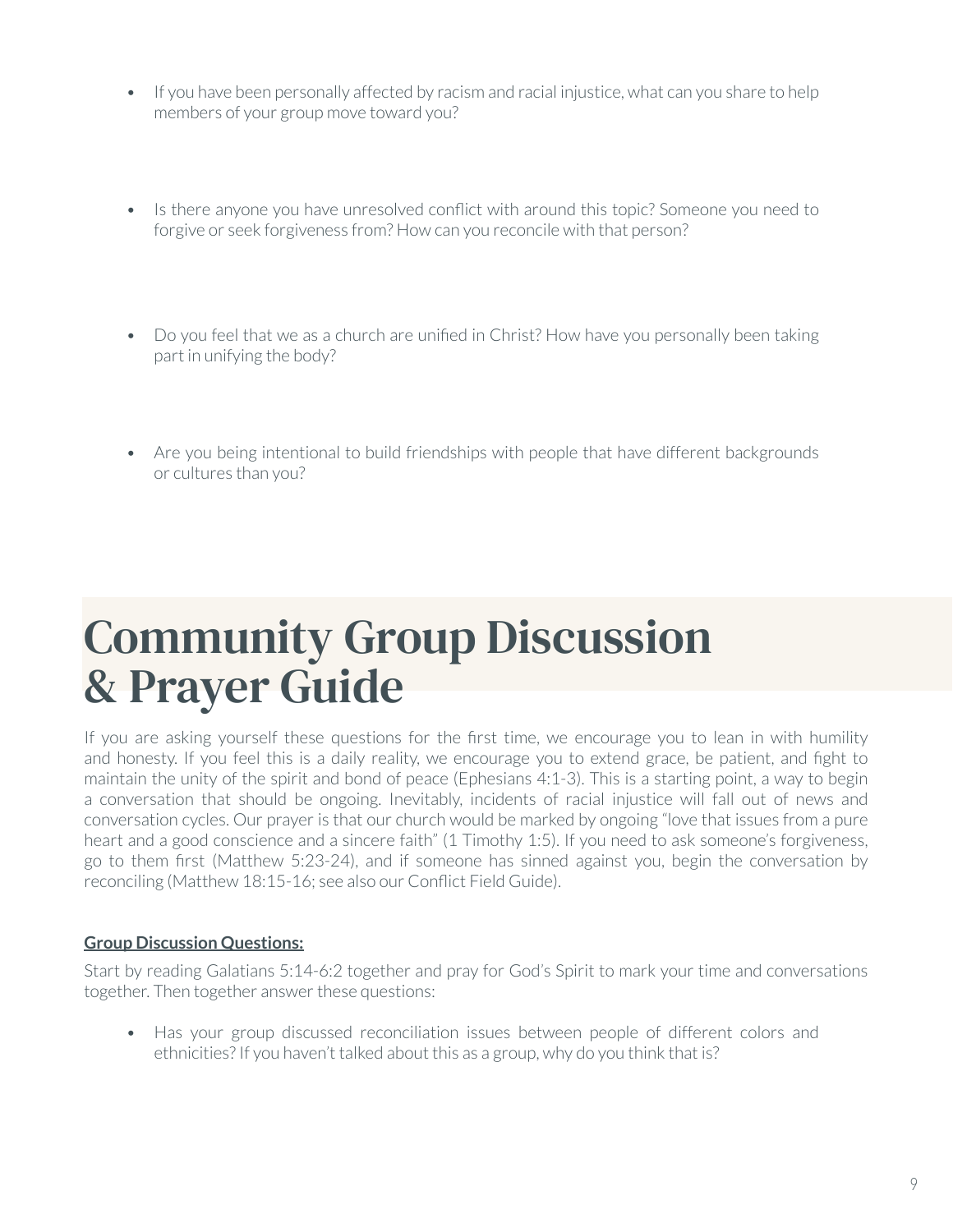- What has been each person's initial response to the topic? Has that response changed? If so, why and how?
- Are there any hurts within the group that need to be addressed? Any sins that need to be confessed?
- What has each person learned from their individual reflection? Are there any questions you feel like you couldn't answer?
- How can you move toward a deeper understanding of each other and pursue unity together?
- Do you have any next steps, individually and as a group? Any move toward further action?

#### **PRAYER GUIDE:**

*"Search me, O God, and know my heart! Try me and know my thoughts! And see if there be any grievous way in me, and lead me in the way everlasting!" (Psalm 139:23-24)*

Pray that each person would know where they need to change in order to grow in Christlikeness.

*"If you really fulfill the royal law according to the Scripture, 'You shall love your neighbor as yourself,' you are doing well. But if you show partiality, you are committing sin and are convicted by the law as transgressors." (James 2:8-9)*

Pray that we would in no way show partiality to anyone, based on any difference, but would instead truly "love your neighbor as yourself."

*"From now on, therefore, we regard no one according to the flesh. Even though we once regarded Christ according to the flesh, we regard him thus no longer. Therefore, if anyone is in Christ, he is a new creation. The old has passed away; behold, the new has come. All this is from God, who through Christ reconciled us to himself and gave us the ministry of reconciliation; that is, in Christ God was reconciling the world to himself, not counting their trespasses against them, and entrusting to us the message of reconciliation. Therefore, we are ambassadors for Christ, God making his appeal through us. We implore you on behalf of Christ, be reconciled to God." (2 Corinthians 5:16-20)*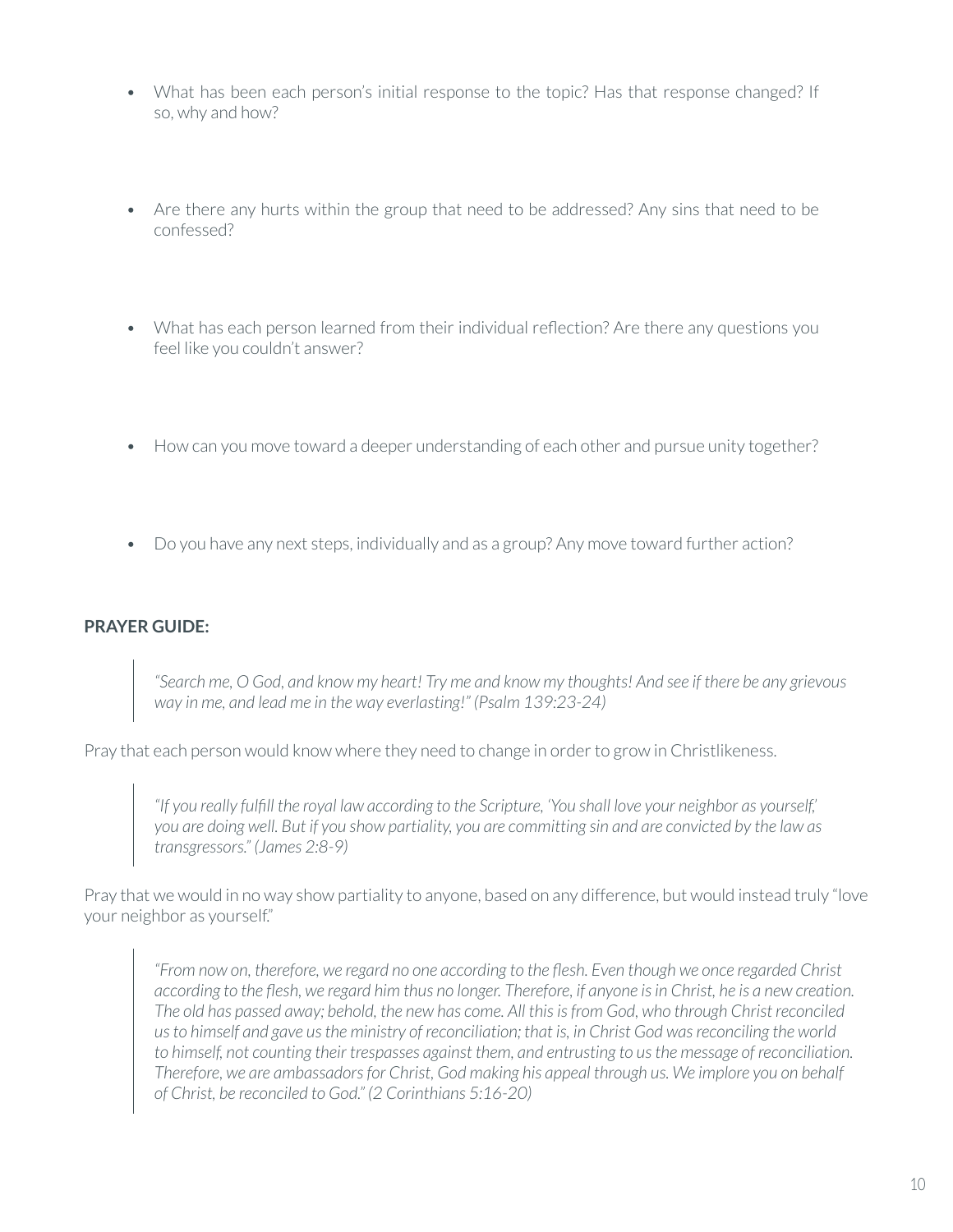Pray that we would be effective "ambassadors for Christ" as we fulfill "the ministry of reconciliation." Pray that we would be faithful to proclaim the gospel so that all people would know how to be reconciled to God and ultimately reconciled to each other.

*"But God has so composed the body, giving greater honor to the part that lacked it, that there may be no division in the body, but that the members may have the same care for one another. If one member suffers, all suffer together; if one member is honored, all rejoice together." (1 Corinthians 12:24b-26)*

Pray that there would be no divisions between us, and that we would properly care for all members of the body, suffering and rejoicing together.

*"Who is wise and understanding among you? By his good conduct let him show his works in the meekness of wisdom. But if you have bitter jealousy and selfish ambition in your hearts, do not boast and be false to the truth. This is not the wisdom that comes down from above, but is earthly, unspiritual, demonic. For where jealousy and selfish ambition exist, there will be disorder and every vile practice. But the wisdom from above is first pure, then peaceable, gentle, open to reason, full of mercy and good fruits, impartial and sincere. And a harvest of righteousness is sown in peace by those who make peace." (James 3:13-18)*

Pray that we would all be "wise and understanding," displaying "wisdom from above" as we seek to "make peace."

*"First of all, then, I urge that supplications, prayers, intercessions, and thanksgivings be made for all people, for kings and all who are in high positions, that we may lead a peaceful and quiet life, godly and dignified in every way. This is good, and it is pleasing in the sight of God our Savior, who desires all people to be saved and to come to the knowledge of the truth." (1 Timothy 2:1-4)*

Pray for our city and our country, including those in leadership or "high positions." Pray for "all people to be saved and come to the knowledge of the truth."

*"Blessed be the God and Father of our Lord Jesus Christ, the Father of mercies and God of all comfort, who comforts us in all our affliction, so that we may be able to comfort those who are in any affliction, with the comfort with which we ourselves are comforted by God. For as we share abundantly in Christ's sufferings,*  so through Christ we share abundantly in comfort too. If we are afflicted, it is for your comfort and salvation; *and if we are comforted, it is for your comfort, which you experience when you patiently endure the same sufferings that we suffer. Our hope for you is unshaken, for we know that as you share in our sufferings, you will also share in our comfort. For we do not want you to be unaware, brothers, of the affliction we experienced in Asia. For we were so utterly burdened beyond our strength that we despaired of life itself. Indeed, we felt that we had received the sentence of death. But that was to make us rely not on ourselves but on God who raises the dead. He delivered us from such a deadly peril, and he will deliver us. On him we have set our hope that he will deliver us again. You also must help us by prayer, so that many will give thanks on our behalf for the blessing granted us through the prayers of many." (2 Corinthians 1:3-11)*

Pray that the Lord would give comfort and strength to those who are weary. Pray that we would not rely on ourselves, but that we would trust God and find our hope in Him.